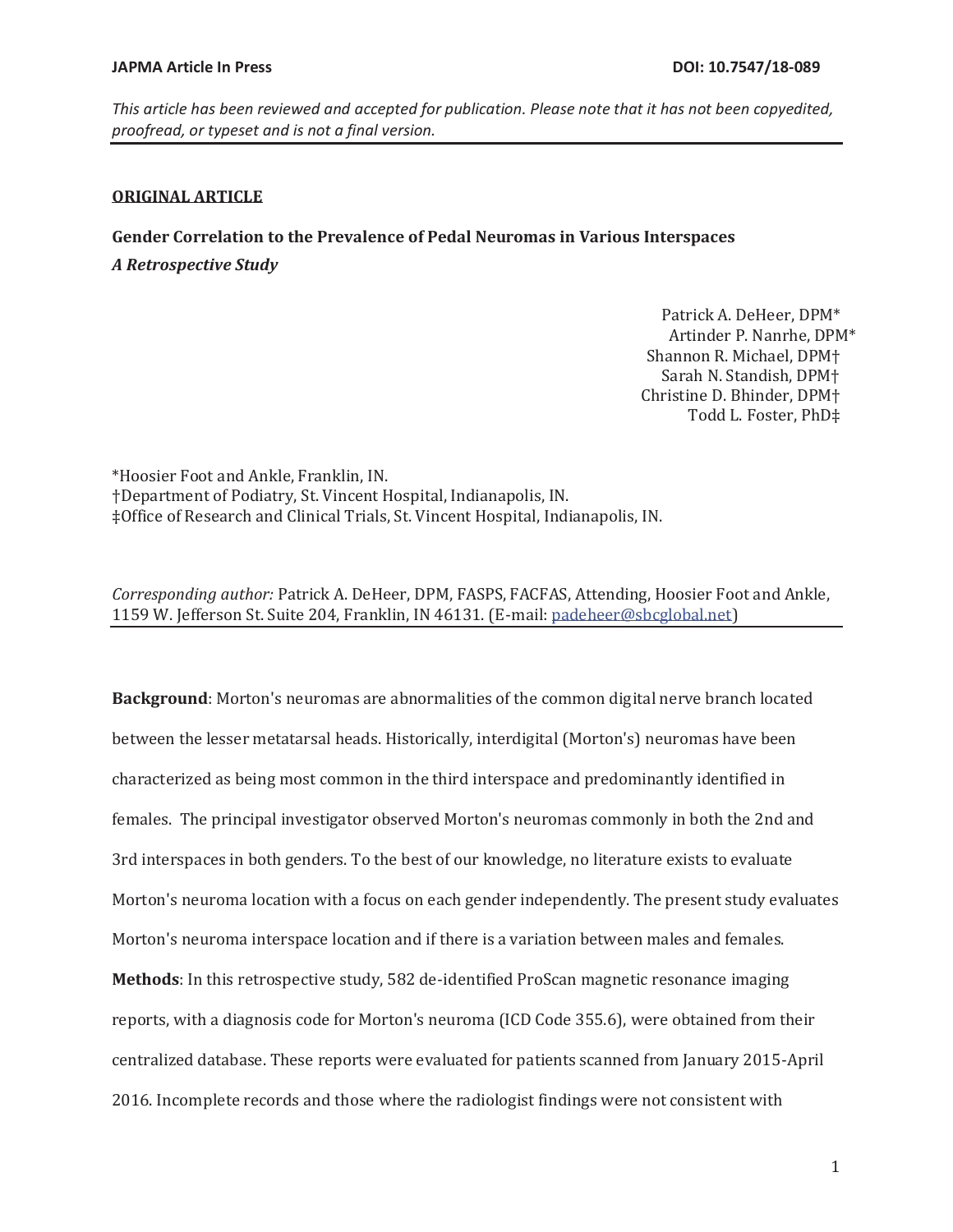Morton's neuroma were eliminated. For the remaining 379 patients, data was collected on several factors such as gender, laterality, history of trauma, plantar plate tear, age and interspace location. Special focus was given to second and third interspace Morton's neuromas. Data was then evaluated statistically utilizing the Pearson Chi-Square and Independent Samples Mann-Whitney U Test with statistical significance deemed p<0.05.

**Results**: No statistically significant distribution between gender and second and third interspace Morton's neuromas were noted. Additionally, right vs left foot, age and history of trauma did not vary between genders in a significant way. Lastly, there was a statistically significant difference between the presence of plantar plate tears between genders. Male patients with Morton's neuromas were found to have a higher rate of plantar plate tears (34/92, p=0.01). **Conclusions**: Our study found that there was not a statistically significant difference between female and male and Morton's neuromas location, laterality or age.

Morton's neuromas are a common finding in the general population as it is estimated that 50-87 per 100,000 people suffer from the condition.**1** Patients typically present with sharp, tingling pain from the forefoot to the toes. Often symptoms are exacerbated by shoe gear especially shoes with a narrow toe box or high heels.

On physical exam, pain would be noted with palpation of the affected interspace. There are multiple examinations that can aid in the diagnosis of a Morton's neuroma such as the Mulder's sign, Gauthier's test, Bratkowski's test and possible Tinel or Valleix phenomenon. The Mulder's and Gauthier's tests are squeeze tests of the forefoot, while the Bratkowski is a hyperextending of the toes and rolling the thumb in the area of the symptoms.2 Additionally, on physical exam spreading or divergence of the digits also supports the Morton's neuroma diagnosis.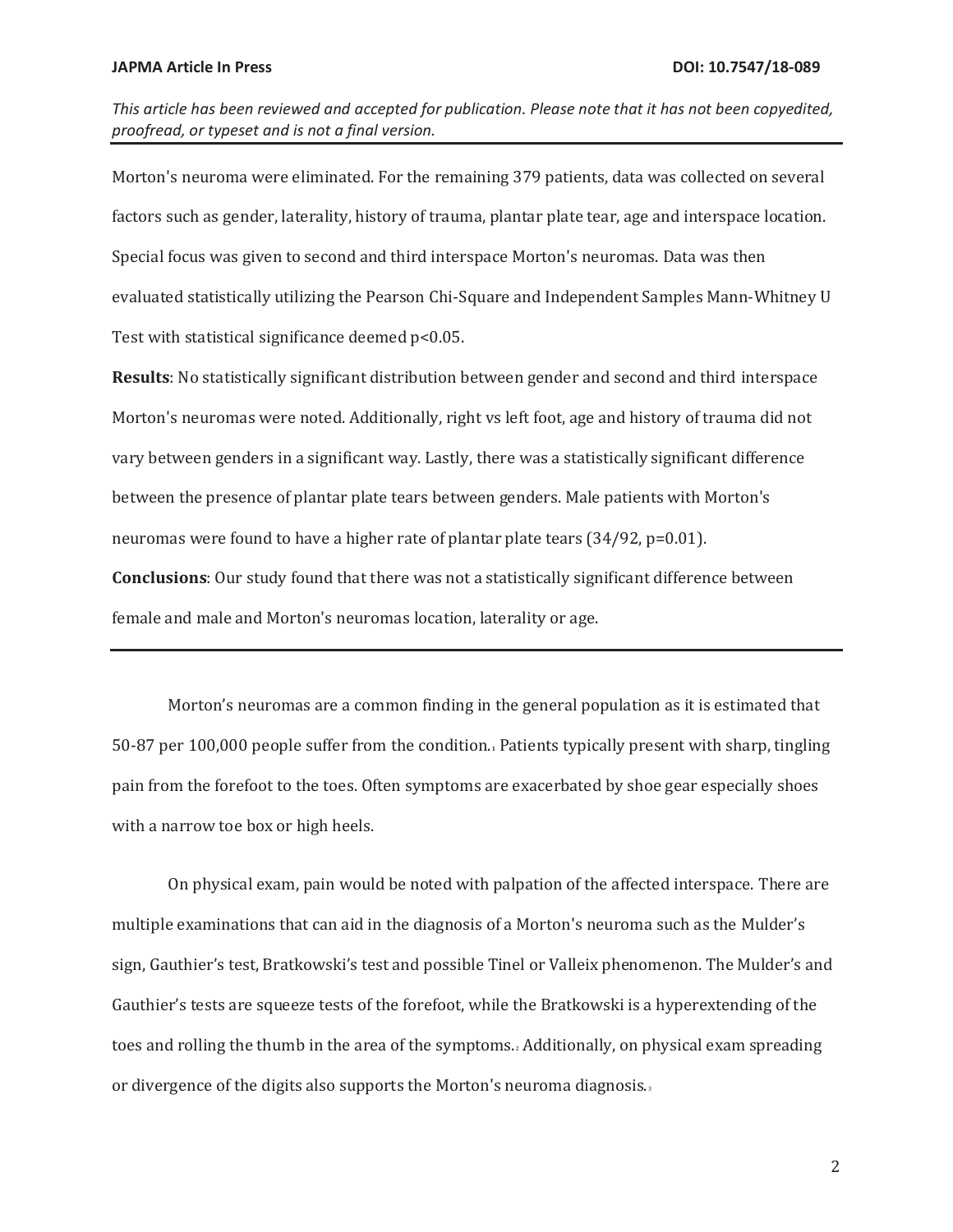*This article has been reviewed and accepted for publication. Please note that it has not been copyedited, proofread, or typeset and is not a final version.* 

Morton's neuromas have many differential diagnoses such as stress fracture, arthritis, autoimmune conditions, ischemia, peripheral neuropathy, capsulitis, metatarsalgia, and predislocation syndrome. It is also necessary to differentiate symptoms from other sources of metatarsalgia such as MTPJ degeneration, Freiberg's disease, synovitis, and bursitis.4 Imaging can be performed to further confirm an interdigital Morton's neuroma diagnosis.

Several different imaging modalities can be utilized to evaluate for a Morton's neuroma. Grace et al. found that there was no statistically significant relationship between radiographs and clinical presence of Morton's neuromas.5 On ultrasound, Morton's neuromas were seen as an ovoid mass with hypoechoic signal best seen on coronal view, and Kanakanala and Jain found the probability that ultrasound will confirm the presence of a plantar interdigital Morton's neuroma to be 91.67%. MRI has a high sensitivity and specificity with rates reported from 87-98% and up to 100% respectively.

The benefit of an MRI is that it will allow the clinician to better visualize the forefoot, as a result, the clinician can identify alternative sources of pain or confirm a suspected Morton's neuroma.10 If a Morton's neuroma is present on MRI, the T1 weighted images will show a focal area of decreased signal intensity between the metatarsal heads.11 Furthermore, T2 sequences are important to distinguish a Morton's neuroma from a bursitis.12

Despite the thickened and abnormal appearance of the nerve on imaging, the "neuroma" is not a tumor. Histological examination of a Morton's neuroma reveals extensive inflammation of the perineural tissue with no evidence of tumor formation.13-15 The process is one of a degenerative nature and not a neoplastic one, and the involved nerve histologically demonstrates demyelination, densely packed whorls of collagen (Renaut bodies), and fibrosis of the epineurium and endoneurium.16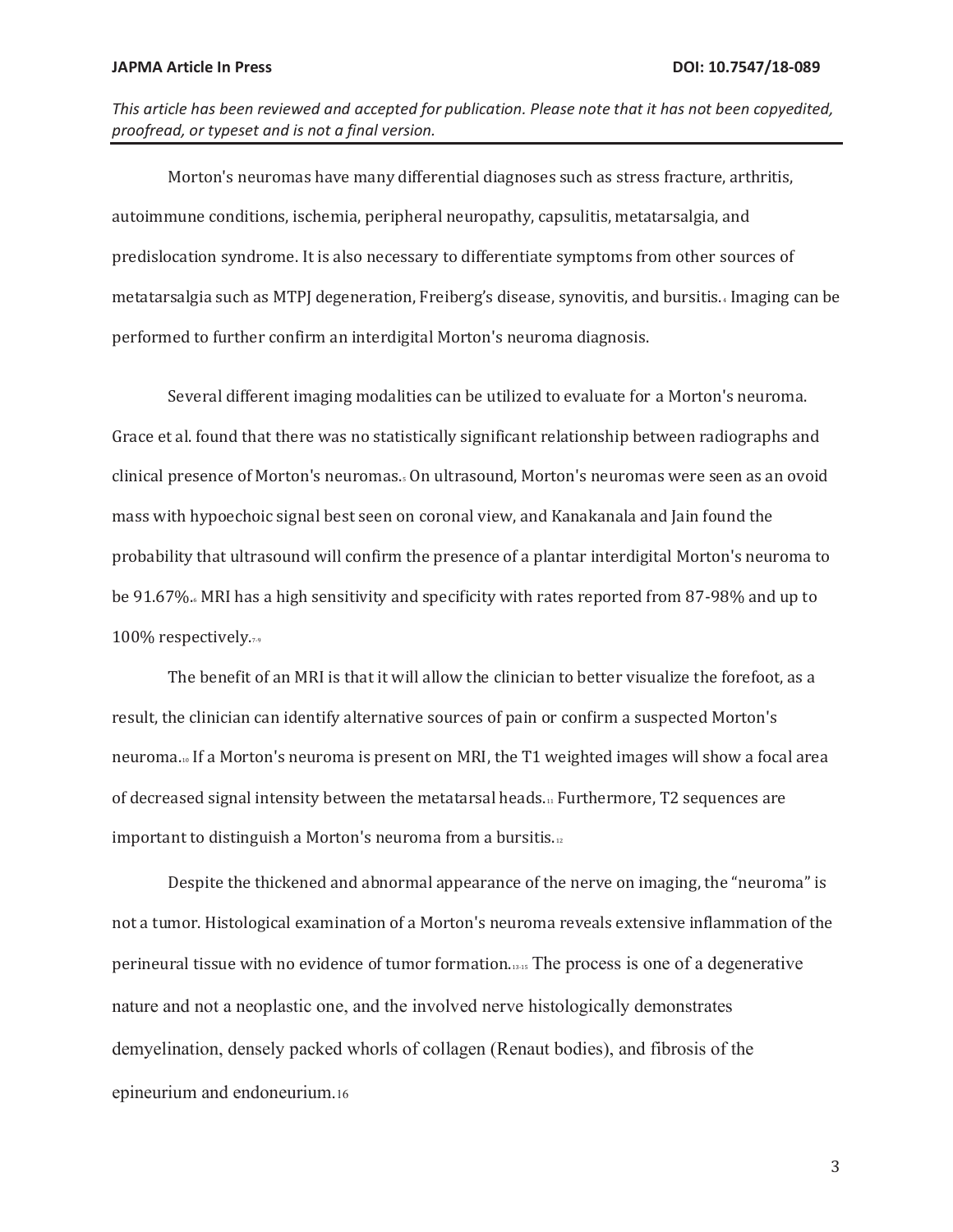*This article has been reviewed and accepted for publication. Please note that it has not been copyedited, proofread, or typeset and is not a final version.* 

Researchers believe that the inflammation is due to compressive forces from the deep transverse metatarsal ligament (DTML) on the nerve. In some patients the  $3<sub>rd</sub>$  common digital branch has a large communicating branch from the lateral plantar nerve, which passes deep to the DTML. Due to the nerve anatomy and a high incidence of 3rd interspace Morton's neuromas, many researchers believe that nerve anatomy is to blame for symptomatic Morton's neuroma. <sup>4</sup>

Although both males and females have the same pedal nerve anatomy, females are more likely to experience Morton's neuroma symptoms. One possible explanation is that shoe gear causes more women to have symptoms.17 However, research indicates that unilateral symptoms are most common. Studies vary drastically in their reported bilateral symptomatic patients, ranging from 2- 39%.17-19

Past literature demonstrates a wide variation of the reported prevalence of Morton's neuromas at various interspaces. Consistently the  $2<sub>nd</sub>$  and  $3<sub>nd</sub>$  intermetatarsal spaces were the most common. Mann and Reynolds found similar frequency in Morton's neuromas located at the  $2<sub>nd</sub>$  and  $3<sub>rd</sub>$  interspaces.  $2<sub>20</sub>$  On the contrary, Friscia found around 91% in the  $3<sub>rd</sub>$  intermetatarsal space.

Based on extensive literature review, it is to be noted that Morton's neuromas occur in the both the  $2_{nd}$  and  $3_d$  interspaces frequently. A common flaw to Morton's neuroma studies is that the majority of the populations are comprised of female subjects (>80%).17,19,20,22-24 Due to this large underrepresentation in the male patient populations, it is unclear which interspace is most commonly affected in males. If males and females were evaluated separately, it is possible that Morton's neuromas in male patients occur more frequently that reported and possibly in a different interspace.

Inconsistency in the literature on the prevalence and location of pedal Morton's neuromas is widespread, despite the frequency of this common pathology. We conducted a retrospective study with use of magnetic resonance imaging (MRI) reports to evaluate the location of Morton's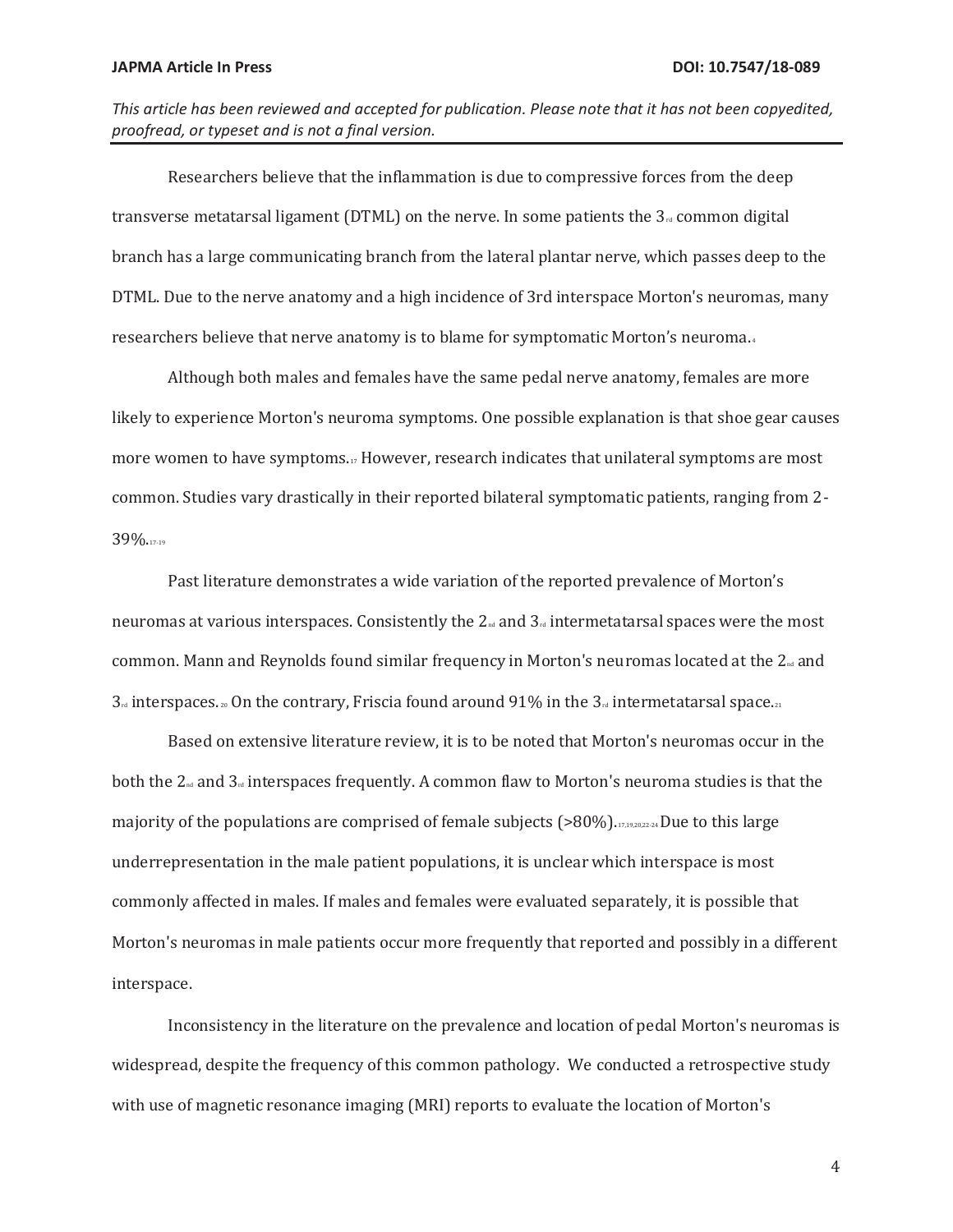neuromas and possible correlation with gender. The authors' clinical experience did not support a clear higher frequency in a certain interspace correlating with gender, nor did an extensive literature search. However, higher frequency in the  $2<sub>nd</sub>$  and  $3<sub>rd</sub>$  interspaces was well supported and thus a gender was assigned to each location. For this study the authors hypothesized that our cohort would show a statistically significantly higher frequency of Morton's neuromas in the 2nd interspace among males, as well as a higher frequency in the 3rd interspace among female.

# **Methods**

This study was approved by the institutional review board at St. Vincent Hospital Indianapolis (Study ID#R20180029). The Proscan Imaging database was utilized to obtain deidentified MRI reports with the diagnosis code for Morton's neuroma (ICD Code 355.6) from January 2, 2015 to April 19, 2016. Obtained MRI reports were void of patient's name, DOB, MRI facility and any private health information. A total of 582 MRI reports were identified. Only reports with complete records and a positive MRI finding of a neuroma were included in the study. Positive MRI findings of a Morton's neuroma were identified based on the following terminology utilized in the MRI report: neuroma and perineural fibrosis. Studies were excluded if the MRI report did not confirm a presence of a Morton's neuroma in the report. Furthermore, the following terminology noted in the MRI report were excluded as a positive neuroma diagnosis could not be inferred: possible neuroma or callus, soft tissue edema, perivascular tumor, ganglion cyst, capsulitis or other inflammatory conditions unrelated to nerve tissue.

Data was collected from the reports with the categorical and discrete variables including location of the interdigital neuroma  $(1_{s_1}, 2_{s_2}, 3_{s_3})$  and  $4_{\text{th}}$  interspace) and age, laterality, history of trauma, plantar plate tear, and gender. The data was then evaluated statistically with a p-value of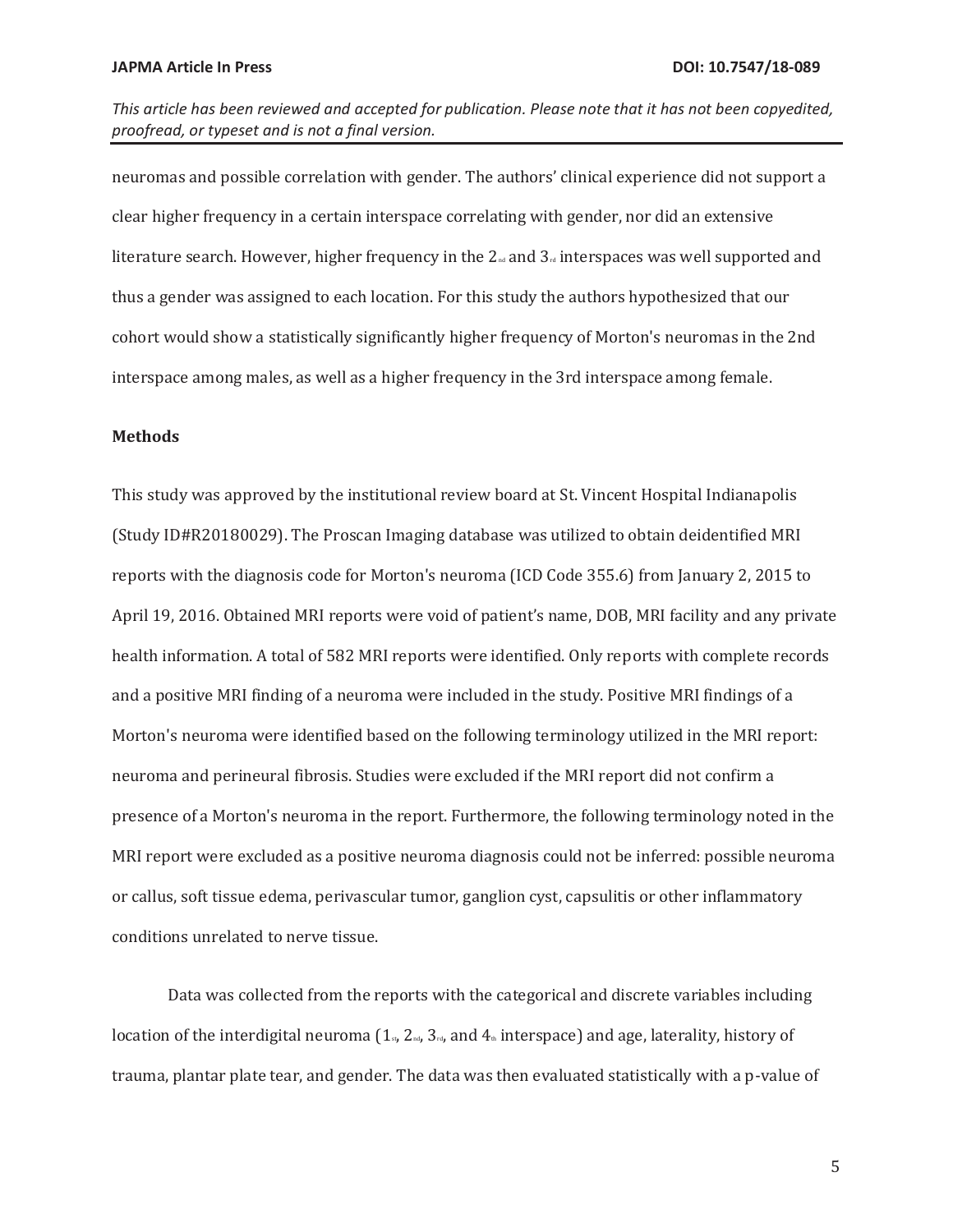<0.05 being deemed as statistically significant. Distribution of laterality, meaning right vs left foot, was evaluated using the Pearson Chi-Square test. The Pearson Chi-Square was also used to evaluate the distribution of patients with a history of trauma, plantar plate tear and Morton's neuroma location. Independent Samples Mann-Whitney U Test was used to evaluated age. Statistical tests were completed using IBM SPSS 24.0 (IBM Corp. Released 2016. IBM SPSS Statistics for Windows, Version 24.0. Armonk, NY: IBM Corp.)

# **Results**

Eighty-eight reports were immediately excluded from statistical analysis because the gender or location of Morton's neuroma was not reported. Of the remaining 494 reports, 115 were found to not have Morton's neuromas as their true diagnosis once evaluated by the radiologist. Three Morton's neuromas were found in the 1st interspace, two independently and one in conjunction with other Morton's neuromas (interspaces 2 and 3). All three  $1<sub>*</sub>$  interspace Morton's neuromas were found in Females. Twenty-three patients were found to have Morton's neuroma in the 2<sup>nd</sup> and  $3<sub>rd</sub>$  interspaces. One patient's report had a Morton's neuroma in the 3rd and 4th interspaces. The remaining patients had a Morton's neuroma in either the 2nd or 3rd interspace. Table 1 represents the number of individual Morton's neuromas per interspace found among our 379 positive MRI reports. There were a total of 463 Morton's neuromas identified as outlined above.

Of patients with Morton's neuroma(s) on MRI, no statistically significant difference ( $p=0.89$ ) in the distribution between patient age and gender was observed (Table 1). Likewise, similar numbers of Morton's neuromas were found in the right and left feet in both females and males. We found that there was not a statistically significant difference (p=0.28) in the distribution of laterality (Table 2).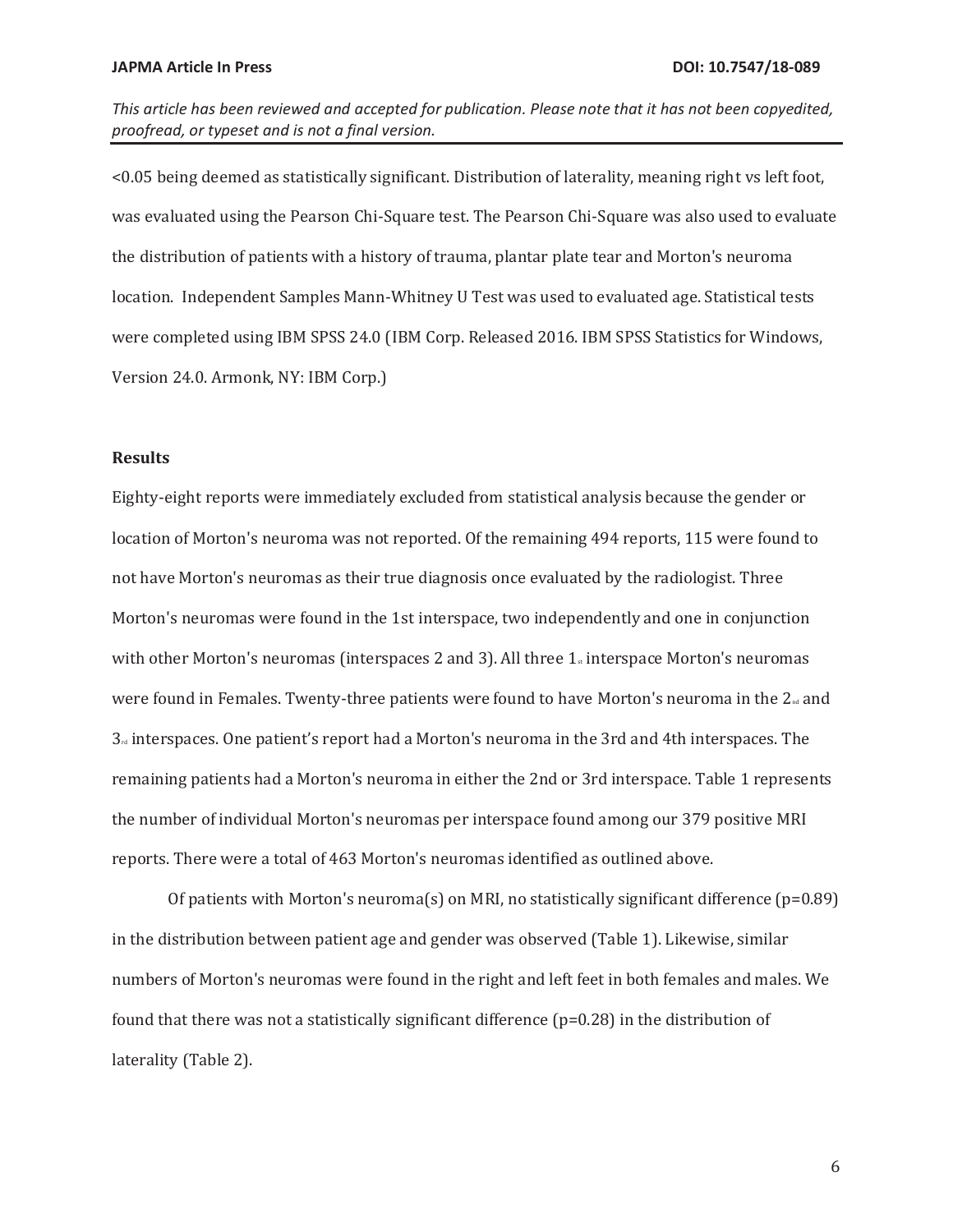*This article has been reviewed and accepted for publication. Please note that it has not been copyedited, proofread, or typeset and is not a final version.* 

History of trauma and associated plantar plate tears were evaluated in our patients positive for Morton's neuroma as indicated by MRI. There were 55 patients that reported a history of trauma. Among males and females, 14.1% and 14.6% of those cohorts, respectively, reported a history of trauma (Table 2). A total of 101 plantar plate tears were identified in both female and male patients (Table 3). There was a significant relationship in patients with Morton's neuromas between gender and associated plantar plate tear, with males having a higher rate of associated plantar plate tears than females with the same parameters ( $x=6.60$ ,  $p=0.01$ ). Among males and females, there were 37.0% and 23.3% that reported a history of trauma, respectively.

Lastly, we evaluated the presence of Morton's neuromas in the second and third interspaces and their association to patient gender  $(x_2=0.001, p=0.98)$  and laterality  $(x_2=2.10, p=0.15)$  as seen in Tables 4 and 5. No statistically significant difference was found between males and females among the 172 Morton's neuromas found in the 2nd interspace and the 173 found in the 3rd interspace. When comparing incidence of 2nd and 3rd interspace Morton's neuromas with laterality, 53.2% Morton's neuromas of the 2nd interspace were found in the Left foot and 46.5% in the right foot. For Morton's neuromas of the 3rd interspace, 46.8% were located in the left foot and 53.5% in the right foot  $(p=0.15)$ 

## **Discussion**

To the authors' knowledge, this article is the first report evaluating the location of Morton's neuromas and their relationship with gender. As mentioned previously, it has been reported in the literature that females have a higher prevalence of Morton's neuromas as compared with males, but the exact incidence is unknown. This study aimed at comparing differences of prevalence and location of Morton's neuromas in males vs females.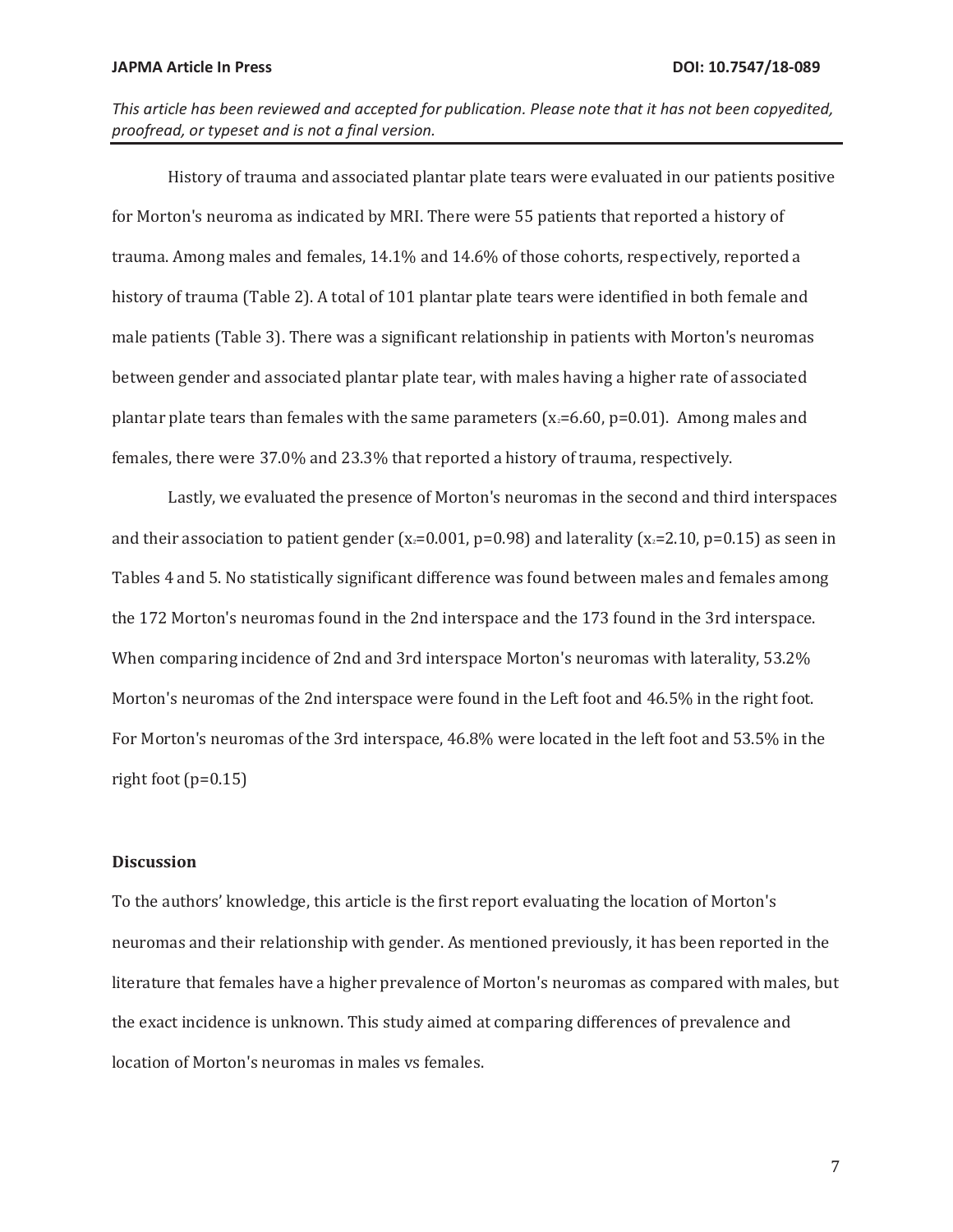*This article has been reviewed and accepted for publication. Please note that it has not been copyedited, proofread, or typeset and is not a final version.* 

There was not a statistically significant variation in gender and second versus third interspace Morton's neuromas. Therefore, we reject both hypotheses stating a higher frequency of Morton's neuromas in the 2nd interspace among males and a higher frequency in the 3rd interspace among female. Additionally, right vs left foot, age and history of trauma did not vary between genders in a statistically significant way. We believe this finding may be in part due to not evaluating patients in a clinical setting in combination with MRI.

Claassen et al. found accuracy of clinical assessment was greater than MRI when evaluating for Morton's neuroma even though MRI, under routine conditions, had a good detection rate.25 However, clinical and imaging assessment combined lead to a better conclusion than each individually.26 Sharp et al. reported that the accuracy of MRI and ultrasound was dependent on size and similar and ultrasound was inaccurate for smaller lesions. They also found that clinical assessment demonstrated the highest sensitivity and specificity compared to imaging modalities.27 Pastides et al. found that there was no absolute requirement for imaging in patients who demonstrated having a Morton's neuroma clinically, unless clinical assessment was unclear or pain was present in multiple web spaces. Additionally, they reported that ultrasonography should be the choice investigative modality.28

Our study, however, did have an incidental finding that was statistically significant. It revealed an association between the presence of plantar plate tears and gender. Male patients with Morton's neuromas were found to have a higher rate of plantar plate tears (p=0.01) in our patient population. Although some prior literature reports higher incidence of plantar plate tears for females in comparison to males,29-30 our study evaluates plantar plate tears in conjunction with a Morton's neuroma. Our results present a new observation in incidence of plantar plate tears in men utilizing advanced imaging which prompts future studies to assess for gender bias in differential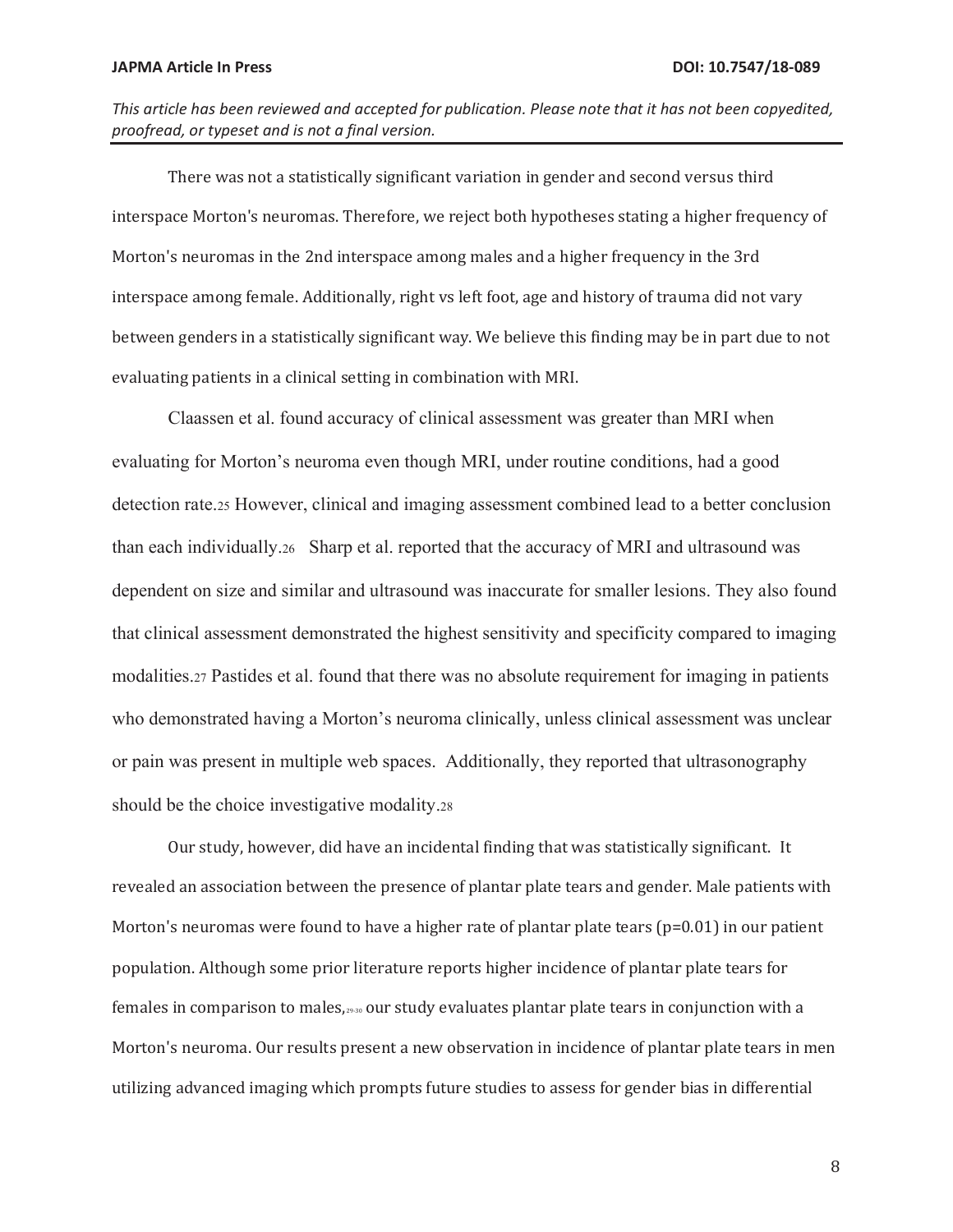*This article has been reviewed and accepted for publication. Please note that it has not been copyedited, proofread, or typeset and is not a final version.* 

diagnoses for metatarsalgia. Additionally, with a secular change in fashion and lifestyle we may see different stresses applied to patients' feet of both genders in association with shoe gear.

There were a few limitations to our study. First, Morton's neuromas are often diagnosed and treated based off clinical presentation and do not require advanced imaging, such as MRI evaluation. Surgical planning or efforts to confirm a diagnosis of Morton's neuroma may result in obtaining advanced imaging. Future studies conducted in the clinical setting could result in a different finding between gender and Morton's neuromas in the 2nd and 3rd interspaces, but this prediction was not confirmed in this study. Additionally, males were underrepresented in our population which is consistent with current literature. If equal amounts of male and female patients were evaluated in a clinical setting, we may have found statistically significant distribution differences among different interspaces based on gender. Additional research is needed to fully evaluate gender relationships with the second and third interspace Morton's neuromas.

# **Conclusions**

Morton's neuromas are a common pathology, that are often treated clinically and surgically when conservative measures fail. Our study found that there was not a statistical significance between females and males in relation to Morton's neuroma location in the second and third interspaces. We also found that there was not a statistical significance in the presence of Morton's neuromas based on laterality or age. Male patients with Morton's neuromas were found to have a higher rate of plantar plate tears in our patient population, contrary to prior research findings. Additional investigation from the clinical level could allow for better evaluation of the relationship between Morton's neuroma interspace location and gender.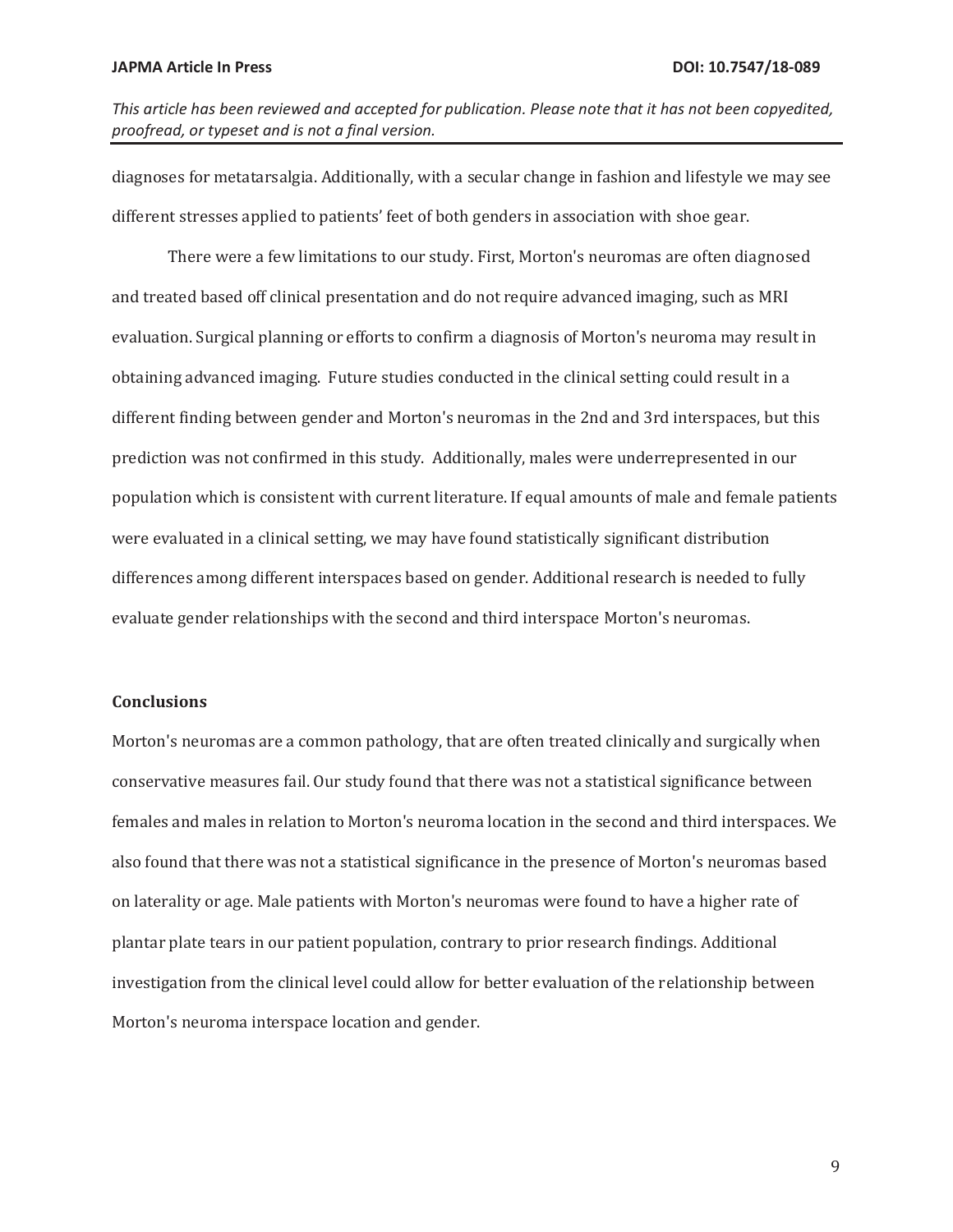# **References**

- 1. Symeonidis PD, Iselin LD, Simmons N, et al: Prevalence of interdigital nerve enlargements in an asymptomatic population. Foot Ankle Int. 33: 543, 2012.
- 2. Thomas JL, Blitch EL, Chaney DM, et al: Diagnosis and treatment of forefoot disorders. Section 3. Morton's intermetatarsal neuroma. J Foot Ankle Surg. 48: 251, 2009.
- 3. Sullivan JD: Neuroma diagnosis by means X-ray evaluation. J Foot Ankle Surg, 6: 45, 1967.
- 4. Jain S, Mannan K: The diagnosis and management of Morton's neuroma. Foot & Ankle Specialist. 8: 307, 2013.
- 5. Grace TS, Sunshein K, Jones R, et al: Metatarsus Proximus and Digital Divergence. Association with Intermetatarsal Neuromas. J Am Podiatr Med Assoc. 83: 406, 1993.
- 6. Kankanala G, Jain AS: The Operational Characteristics of Ultrasonography for the Diagnosis of Plantar Intermetatarsal Neuroma. J Foot Ankle Surg Volume. 46: 213, 2007.
- 7. Terk MR, Kwong PK, Suthar M, et al: Morton's neuroma: evaluation with MR imaging performed with contrast enhancement and fat suppression. Radiology. 189: 239, 1993.
- 8. William JW, Meaney J, Whitehouse GH, et al: MRI in the investigation of Morton's neuroma: which sequences? Clin Radiol. 52: 46, 1997.
- 9. Zanetti M, Ledermann T, Zollinger H, et al: Efficacy of MR imaging in patients suspected of having Morton's neuroma. Am J Roentgenol. 168: 529, 1997.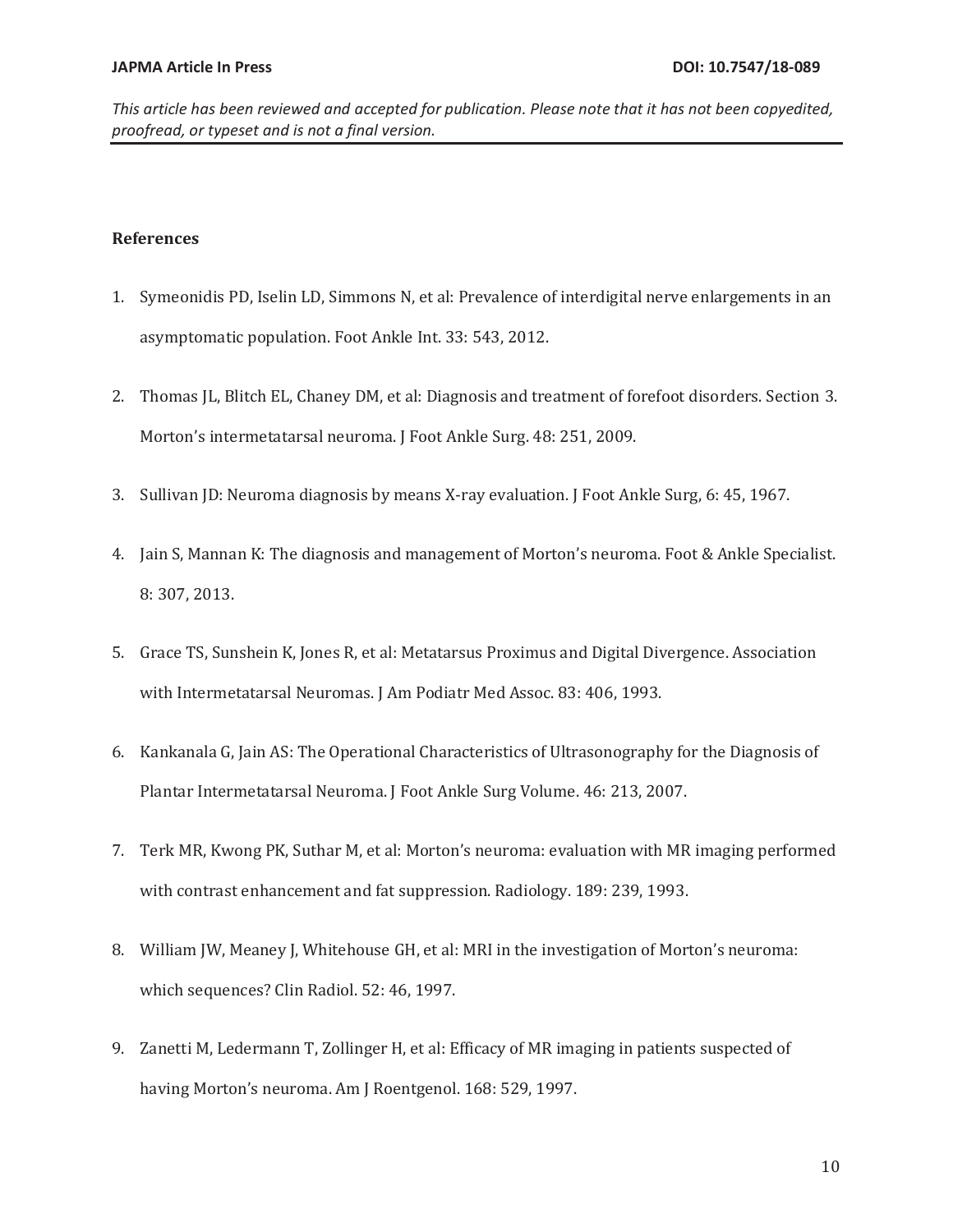- 10. Lee MJ, Kim S, Huh YM, et al: Morton neuroma: evaluated with ultrasonography and MR imaging. Korean J Radiol. 8: 148, 2007.
- 11. Erickson SJ, Canale PB, Carrera GF, et al: Interdigital (Morton) neuroma: high-resolution MR imaging with a solenoid coil. Radiology. 181: 833, 1991.
- 12. Zanetti M, Weishaupt D: MR imaging of the forefoot: Morton neuroma and differential diagnoses. Semin Musculoskelet Radiol. 9: 175, 2005.
- 13. Kay D, Bennett GL: Morton's neuroma. Foot Ankle Clin. 8: 49, 2003.
- 14. Giakoumis M, Ryan J, Jani J: Histologic evaluation of intermetatarsal Morton's neuroma. JAPMA 103: 218, 2013.
- 15. O'Connor K, Johnson J, McCormick J, et al: Correlation of clinical, operative, and histopathologic diagnosis of interdigital neuroma and the cost of routine diagnosis. Foot Ankle Int. 37: 70, 2015.
- 16. Adams WR II: Morton's Neuroma. Clinics in Podiatric Medicine and Surgery. 27: 535, 2010.
- 17. Wu K: Morton's interdigital neuroma: a clinical review of its etiology, treatment, and results. J Foot & Ankle Surgery. 35: 112, 1996.
- 18. Ormeci T, Olcay G, Malkoc M, et al: Diagnostic value of elastography in the diagnosis of intermetatarsal neuroma. J Foot & Ankle Surgery. 55: 720, 2016.
- 19. Mahadevan D, Venkatesan M, Bhatt R, et al: Diagnostic accuracy of clinical tests for Morton's neuroma compared with ultrasonography. J Foot & Ankle Surgery. 54: 549, 2015.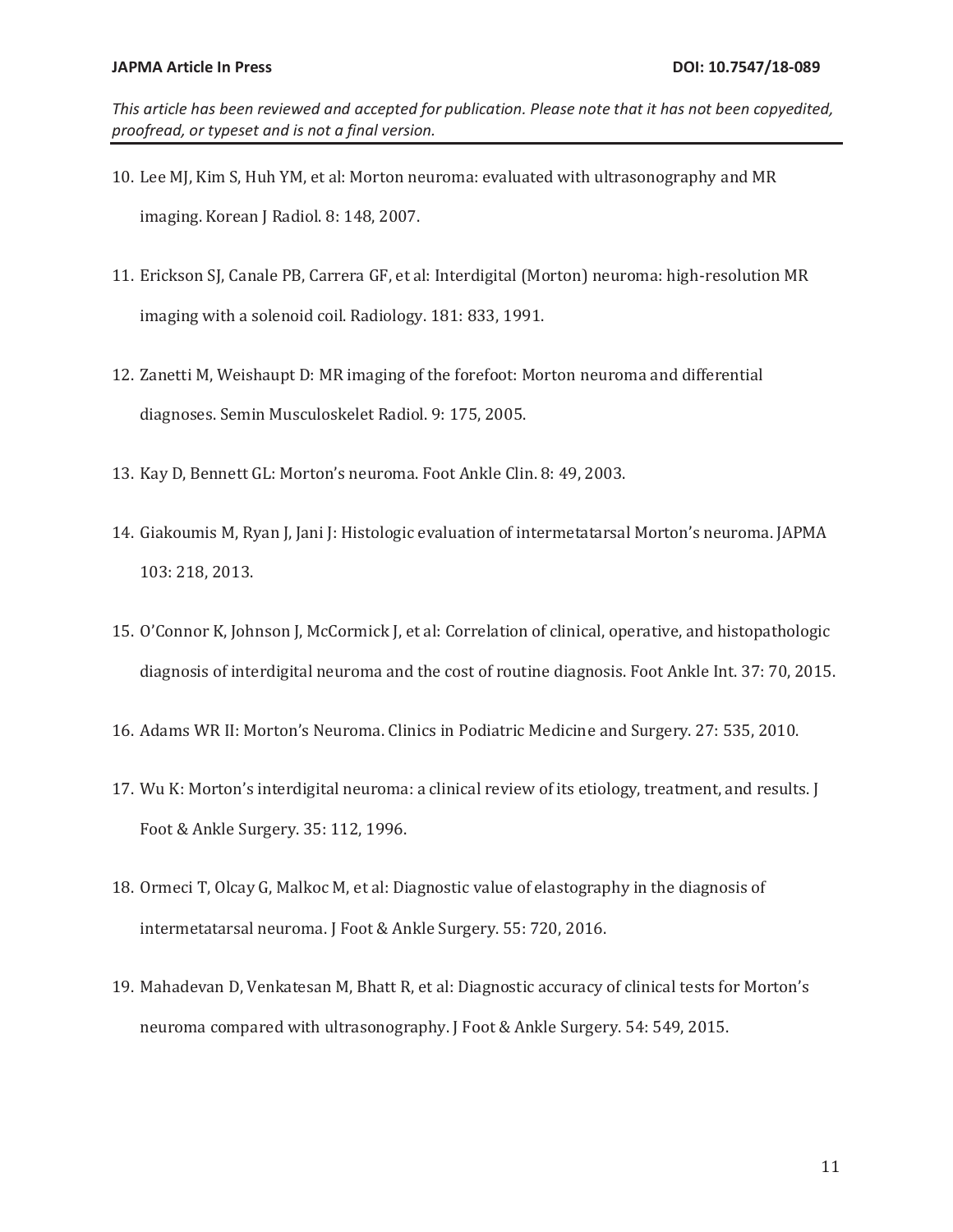- 20. Mann RA, Reynolds JC: Interdigital neuroma- a critical clinical analysis. Foot Ankle. 3: 238, 1983.
- 21. Friscia DA, Strom DE, Parr JW, et al: Surgical Treatment for Primary Interdigital Neuroma. Orthopedics. 14: 669, 1991.
- 22. Rungprai C, Cychosz, BS, Phreuetthiphat O, et al: Simple neurectomy versus neurectomy with intramuscular implantation for interdigital neuroma: a comparative study. Foot Ankle Int. 36: 1412, 2015.
- 23. Bradley N, Miller WA, Evans JP: Plantar neuroma: analysis of results following surgical excision in 145 patients. South Med J. 69: 853, 1976.
- 24. Valero J, Gallart J, Gonzalez D, et al: Multiple interdigital neuromas: a retrospective study of 279 feet with 462 neuromas. J Foot & Ankle Surgery. 54: 320, 2015.
- 25. Claassen L, Bock K, Ettinger, et al: Role of MRI in detection of Morton's neuroma. Foot Ankle Int. 35: 1002, 2014.
- 26. Sharp RJ, Wade CM, el al: The role of MRI and ultrasound imaging in Morton's neuroma and the effect of size of lesion on symptoms. 85-B: 999, 2003
- 27. Pastides P, El-Sallakh S, Charalambides: Morton's neuroma: A clinical versus radiological diagnosis. Foot and Ankle Surgery.18:22, 2011.
- 28. Owens R, Guthrie H, Gougoulias, et al: Morton's Neuroma: Accuracy of Clinical Assessment. Orthopaedic Proceedings. 93: 312, 2011.
- 29. Coughlin MJ. Second metatarsophalangeal instability in the athlete. Foot Ankle. 14: 309, 1999.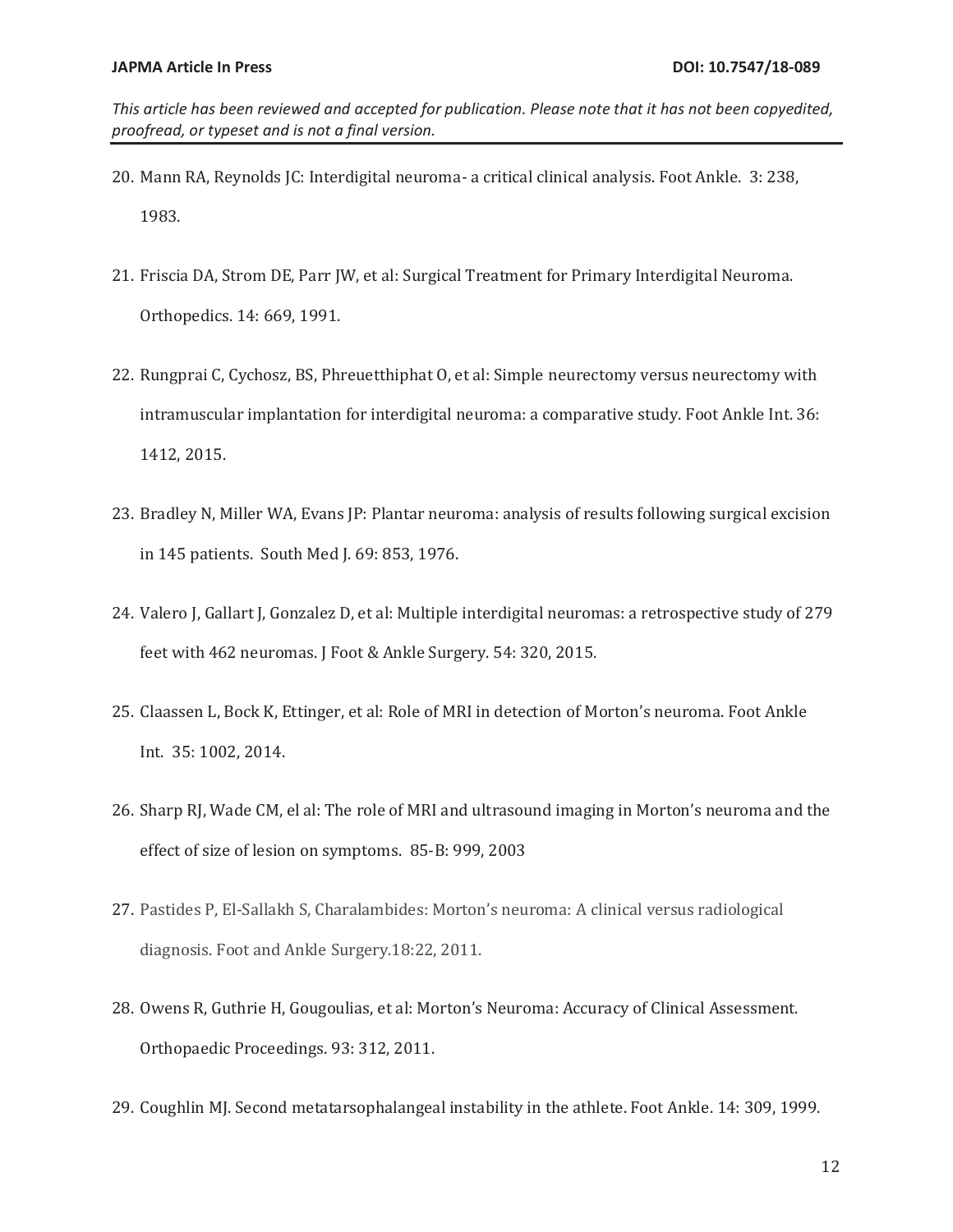*This article has been reviewed and accepted for publication. Please note that it has not been copyedited, proofread, or typeset and is not a final version.* 

30. Klein EE, Azarian M, Feuerstein C: Incidence of plantar plate tears and associated anatomic variations of the second metatarsophalangeal joint: a cadaveric study. Foot Ankle Spec. In press.

# **Ethical Requirements**

As information on patients was de-identified prior to being obtained by the research team, there was minimal risk of private health information being mismanaged. Additionally, the ethical protection of human subjects was of the utmost importance and in compliance of guidelines set by the internal review board.

# **Financial Disclosure**

No member of the research team has a financial interest in ProScan or in regards to the content of this manuscript. No patients were offered any financial gain as this study is a de-identified retrospective evaluation.

# **Conflict of interest**

No member of the research team has a conflict of interest to declare in regards to the content of this manuscript.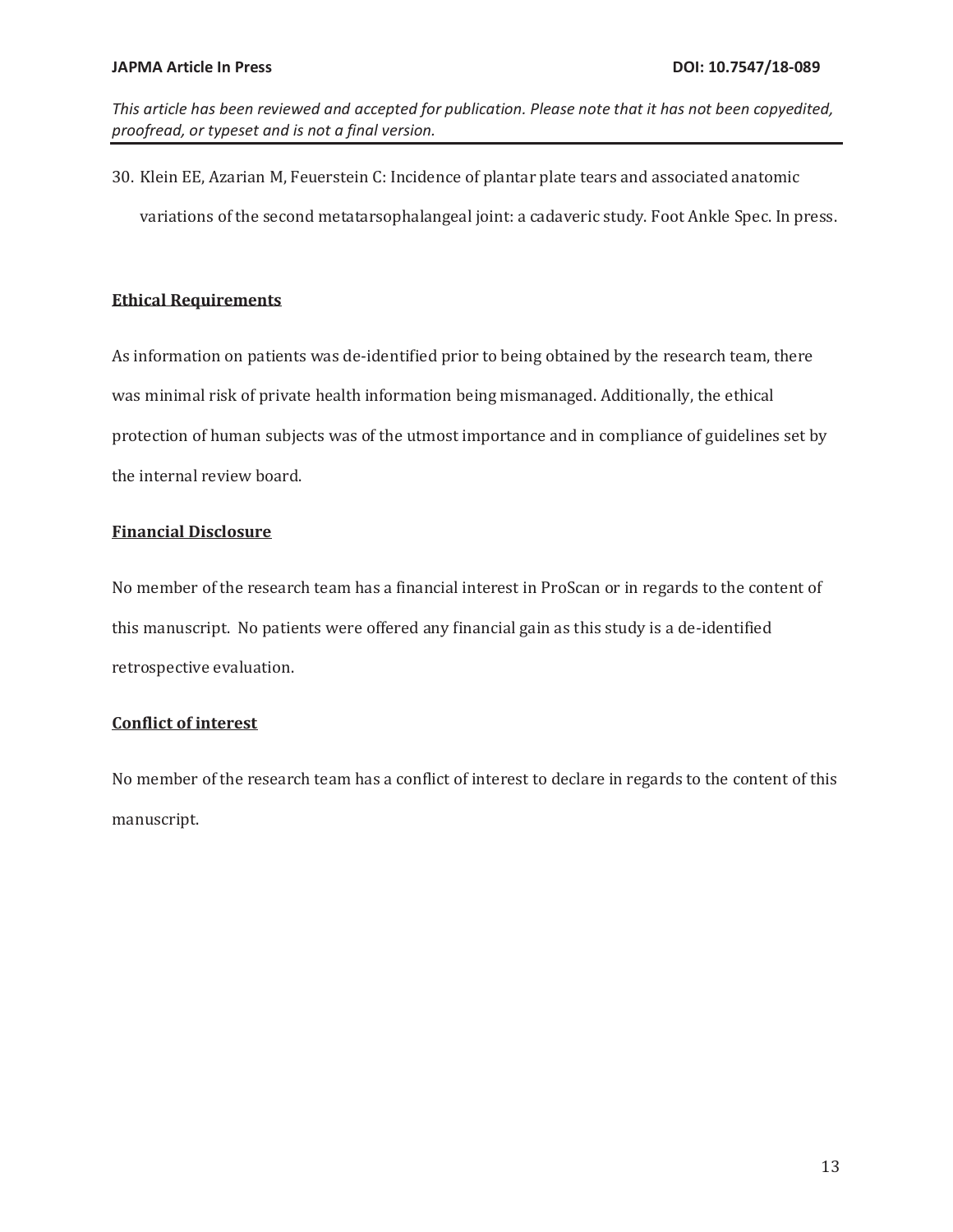| Table 1. Location, Gender, and Age of Patients with Morton's Neuromas  |                                          |                         |                                       |                         |                              |              |
|------------------------------------------------------------------------|------------------------------------------|-------------------------|---------------------------------------|-------------------------|------------------------------|--------------|
| <b>Interspace</b><br><b>Location of</b><br>Morton's<br><b>Neuromas</b> | <b>Interspace</b>                        | 1                       | $\overline{2}$                        | $\overline{\mathbf{3}}$ | $\overline{\mathbf{4}}$      | <b>Total</b> |
|                                                                        | $\mathbf n$                              | $\overline{\mathbf{3}}$ | 229                                   | 230                     | $\mathbf{1}$                 | 463          |
|                                                                        | $\frac{0}{0}$                            | 0.6                     | 49.5                                  | 49.7                    | 0.2                          | 100.0        |
|                                                                        |                                          |                         |                                       |                         |                              |              |
| <b>Patient</b><br><b>Gender And</b><br>Age                             |                                          | $\mathbf n$             | 25 <sub>th</sub><br><b>Percentile</b> | <b>Median</b>           | $75$ Th<br><b>Percentile</b> | $p^*$        |
|                                                                        | <b>Female</b>                            | 287                     | 49                                    | 56                      | 65                           |              |
|                                                                        | <b>Male</b>                              | 92                      | 50                                    | 56                      | 63                           | 0.89         |
|                                                                        | *Independent Samples Mann-Whitney U Test |                         |                                       |                         |                              |              |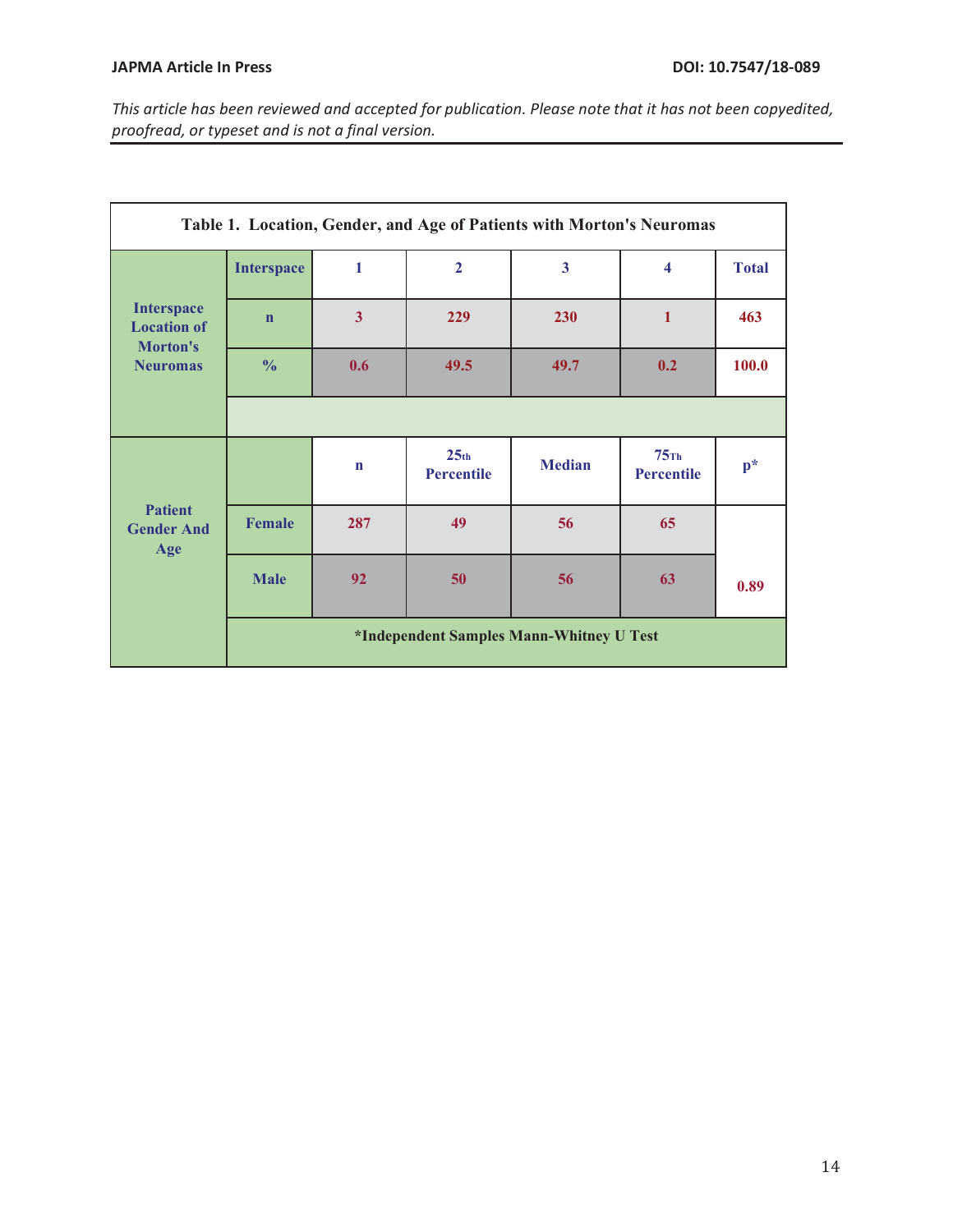| Table 2. Laterality and History of Trauma of Morton's Neuroma<br>and Patient Gender                 |               |              |                   |                                    |                |            |
|-----------------------------------------------------------------------------------------------------|---------------|--------------|-------------------|------------------------------------|----------------|------------|
|                                                                                                     |               |              | <b>Laterality</b> | <b>History of</b><br><b>Trauma</b> |                |            |
|                                                                                                     |               |              | Left              | <b>Right</b>                       | N <sub>0</sub> | <b>Yes</b> |
| <b>Patient</b><br><b>Gender</b>                                                                     | <b>Female</b> | $\mathbf{n}$ | 143               | 144                                | 245            | 42         |
|                                                                                                     |               | $%$ within   | 49.8              | 50.2                               | 85.4           | 14.6       |
|                                                                                                     |               | % of Total   | 37.7              | 38.0                               | 64.6           | 11.1       |
|                                                                                                     | <b>Male</b>   | $\mathbf n$  | 52                | 40                                 | 79             | 13         |
|                                                                                                     |               | $%$ within   | 56.5              | 43.5                               | 85.9           | 14.1       |
|                                                                                                     |               | % of Total   | 13.7              | 10.6                               | 20.8           | 3.4        |
| <b>Total</b>                                                                                        |               | $\mathbf{n}$ | 195               | 184                                | 324            | 55         |
|                                                                                                     |               | $%$ within   | 51.5              | 48.5                               | 85.5           | 14.5       |
|                                                                                                     |               | % of Total   | 51.5              | 48.5                               | 85.5           | 14.5       |
| Laterality Pearson Chi-Square x2=1.25 p=0.28<br>History of Trauma Pearson Chi-Square x2=0.01 p=0.91 |               |              |                   |                                    |                |            |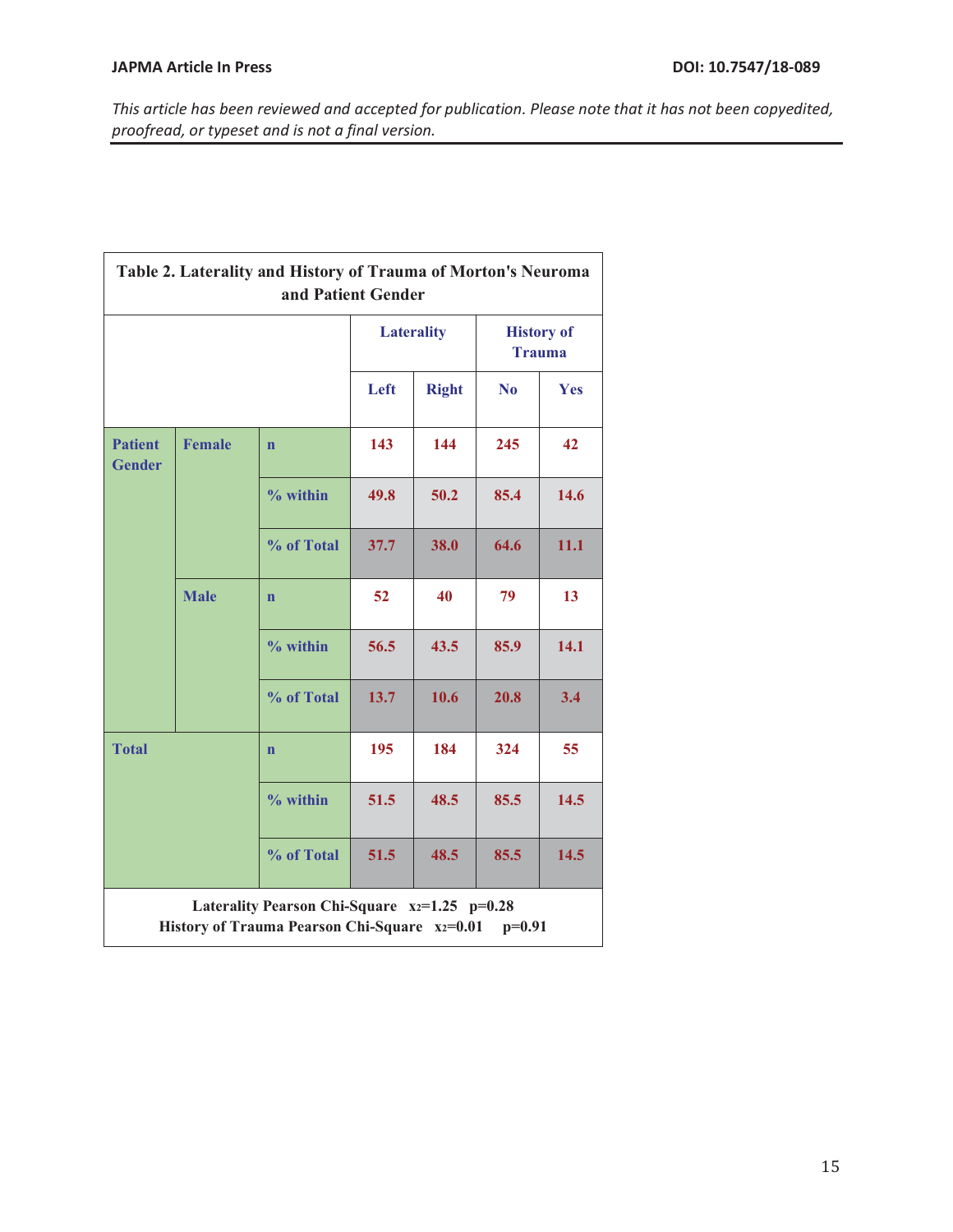| Table 3. Occurrence of Plantar Plate Tear in Males and Females with<br><b>Morton's Neuromas</b> |               |                      |                           |      |              |
|-------------------------------------------------------------------------------------------------|---------------|----------------------|---------------------------|------|--------------|
|                                                                                                 |               |                      | <b>Plantar Plate Tear</b> |      | <b>Total</b> |
|                                                                                                 |               |                      | N <sub>0</sub>            | Yes  |              |
| <b>Patient Sex</b>                                                                              | <b>Female</b> | $\mathbf n$          | 220                       | 67   | 287          |
|                                                                                                 |               | % within Patient Sex | 76.7                      | 23.3 | 100.0        |
|                                                                                                 |               | % of Total           | 58.0                      | 17.7 | 75.7         |
|                                                                                                 | <b>Male</b>   | $\mathbf n$          | 58                        | 34   | 92           |
|                                                                                                 |               | % within Patient Sex | 63.0                      | 37.0 | 100.0        |
|                                                                                                 |               | % of Total           | 15.3                      | 9.0  | 24.3         |
| <b>Total</b>                                                                                    |               | $\mathbf n$          | 278                       | 101  | 379          |
|                                                                                                 |               | % within Patient Sex | 73.4                      | 26.6 | 100.0        |
|                                                                                                 |               | % of Total           | 73.4                      | 26.6 | 100.0        |
| Pearson Chi-Square x2=6.60<br>$p=0.01*$                                                         |               |                      |                           |      |              |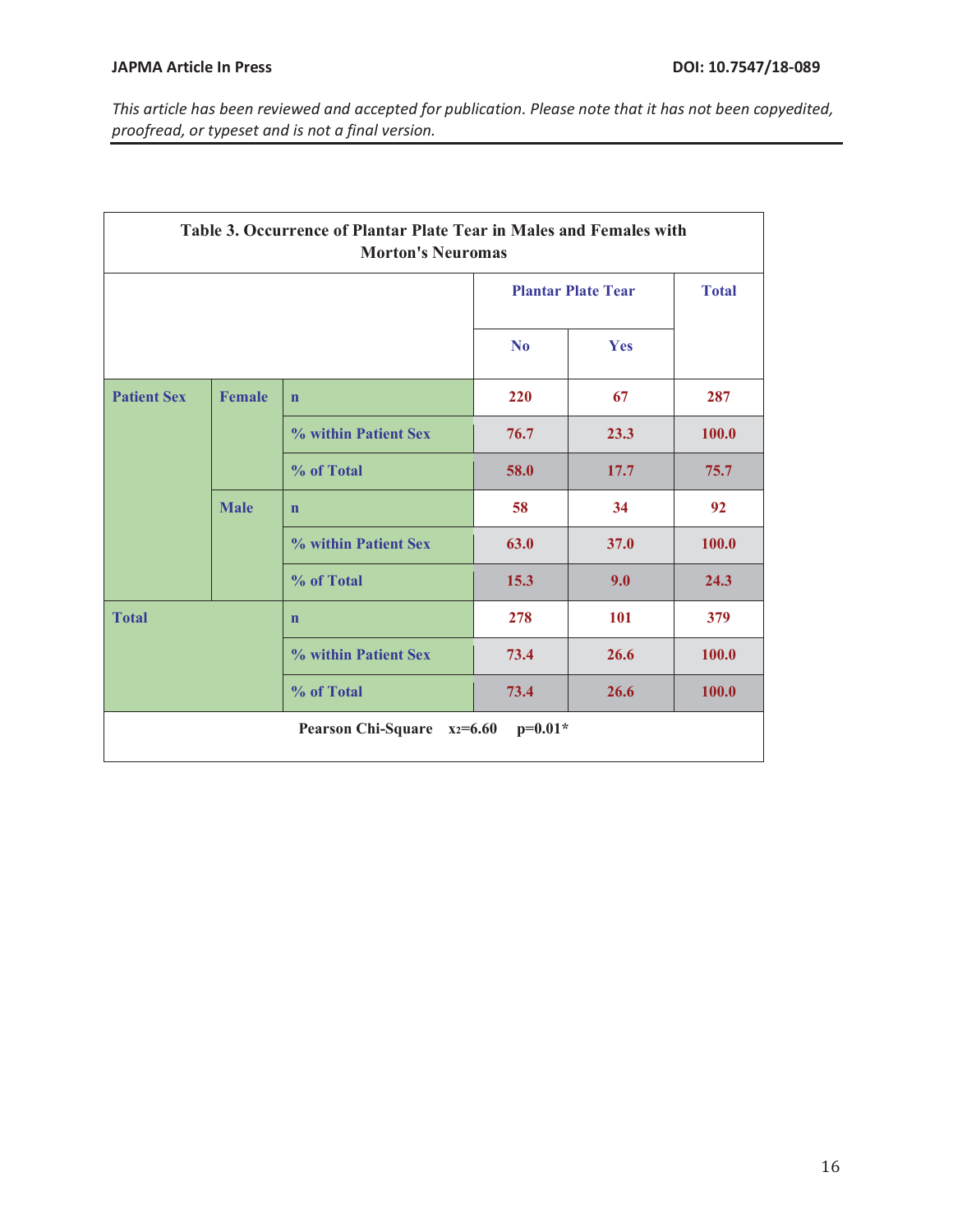| Table 4. Gender and Morton's Neuromas in Interspaces Two and Three |               |                      |                   |                |
|--------------------------------------------------------------------|---------------|----------------------|-------------------|----------------|
|                                                                    |               |                      | <b>Interspace</b> |                |
|                                                                    |               |                      | $\overline{2}$    | $\overline{3}$ |
| <b>Patient Sex</b>                                                 |               | $\mathbf n$          | 172               | 173            |
|                                                                    | <b>Female</b> | % within Patient Sex | 49.9              | 50.1           |
|                                                                    |               | % of Total           | 37.5              | 37.7           |
|                                                                    |               | $\mathbf n$          | 57                | 57             |
|                                                                    | <b>Male</b>   | % within Patient Sex | 50.0              | 50.0           |
|                                                                    |               | % of Total           | 12.4              | 12.4           |
| <b>Total</b>                                                       |               | $\mathbf n$          | 229               | 230            |
|                                                                    |               | % within Patient Sex | 49.9              | 50.1           |
|                                                                    |               | % of Total           | 49.9              | 50.1           |
| <b>Pearson Chi-Square</b><br>$x_2=0.001$<br>$p=0.98$               |               |                      |                   |                |